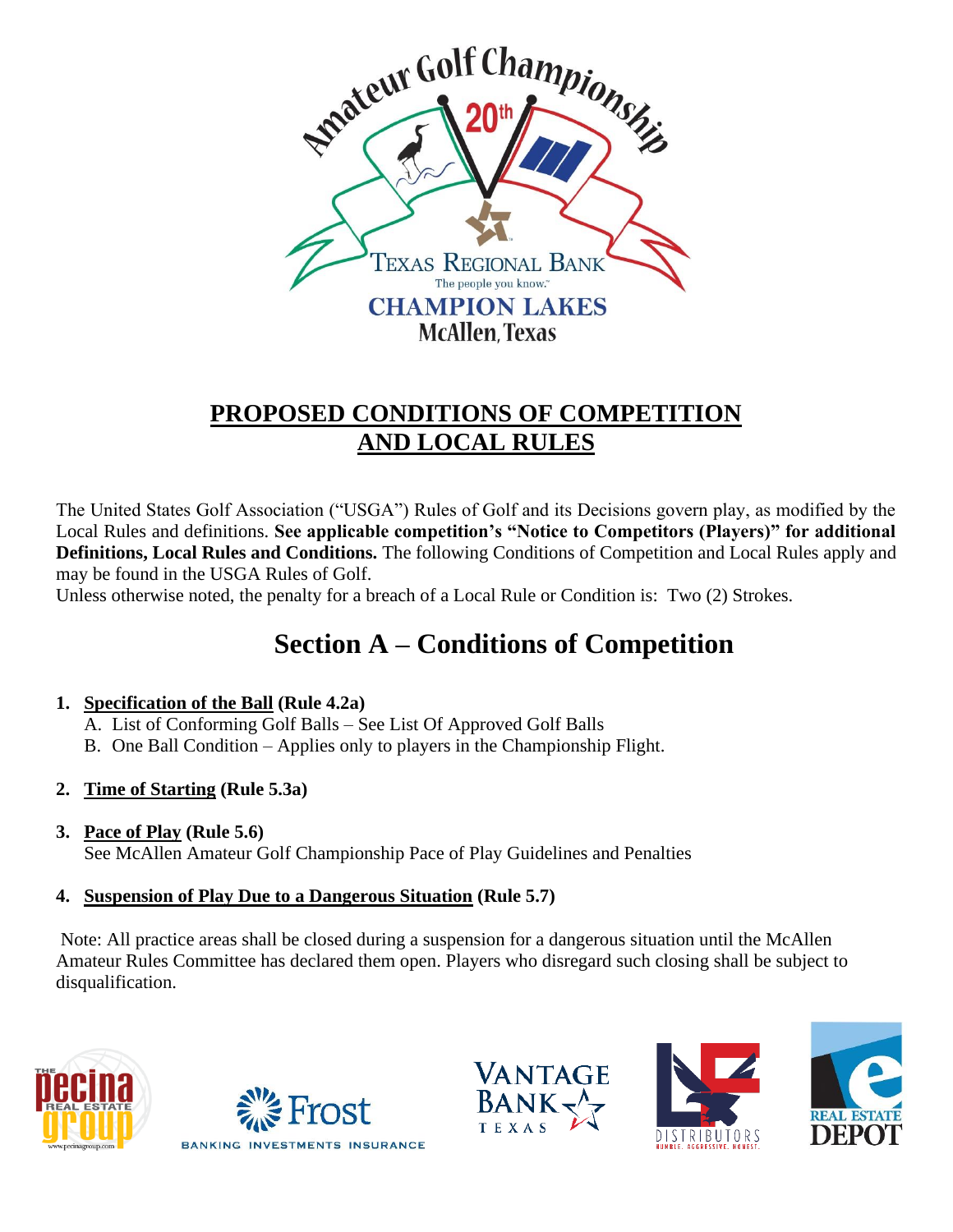- **5. Practice Between Holes (Rule 5.2b)-**Practice is prohibited on or near the putting green of the hole last played
- **6. Doubt As To Procedure (Rule 20.1c)-**If a *competitor* is doubtful of his rights or the correct procedure during the play of a hole he may without penalty, complete the hole with two balls. After the doubtful situation has arisen and before taking further action, the *competitor* must announce to his *marker* or a fellow competitor that he intends to play two balls and which ball he wishes to count if the *Rules* permit. If he fails to do so, the provisions of Rule 33(ii) apply. The *competitor* must report the facts of the situation to the *Committee* before returning his scorecard. If he fails to do so, **he is disqualified.**
- **7. Close of Competition -**The competition shall be deemed to have closed when the McAllen Amateur Rules Committee has approved all scores. In the event of a playoff, the competition shall be deemed to have closed when the playoff scores have been approved by same
- **8. Ties** for First Place will be broken using a sudden death playoff; sudden death hole will be determined by the Committee and will depend on the flow of other competitors still on the golf course. All other ties will be broken using a scorecard play-off, starting on the first handicap hole, going forward to the second and so on until the winner is determined.
- **9. CADDIES** must walk and carry the competitor's bag unless the competitor uses a privately owned golf cart; in such case, caddies are allowed to put the clubs on the cart and ride if the Competitor personally registers the caddie in the Official Caddie Registration Roster located in the Golf Shop
- **10. 2nd Day Low Score Prizes**-Only players positioned in the bottom 1/2 of the field or 6 or more strokes behind the 3rd place score after the first round will be eligible for 2nd day low round prizes; the 2nd Round scorecard will be used to break ties, starting on the first handicap hole going forward to the second and so on until the winner is determined.
- **11. Adverse Weather Conditions-**STIPULATED ROUNDS: The Competition will be played in four (4) stipulated nine (9) hole rounds; unless specified otherwise by the Committee, players will be required to turn in their scorecard only at the end of the second and fourth rounds. The following guidelines will apply:
	- a. All players in the flight must complete at least 18 holes to constitute a tournament
	- b. If less than 18 holes are completed on the scheduled tournament dates, then Saturday, July 2, 2022 will be used
	- c. If all players within the flight complete 18 but less than 27 holes, then 18 hole scores will be used to determine the winners for that flight only
	- d. If all players within the flight complete 27 but less than 36 holes, then 27 hole scores will be used to determine the winners for that flight only

# **SECTION B-LOCAL RULES**

- **1. Tees:** Play for all players will be from the TEXAS REGIONAL BANK Tournament tees; **4 th FLIGHT WILL PLAY FROM THE BLUE TEES**
- 2. **Out of Bounds:** Defined by inside edge of white stakes, parking lot curbs and/or perimeter fencing.
- 3. **Yellow Penalty Areas:** Defined by yellow lines. The lines define the margin of the penalty area
- 4. **Red Penalty Area:** Defined by red lines. The lines define the margin of the penalty area.
- 5. **Environmentally Sensitive Areas**: Are all high grass areas out in the roughs and are hereby declared red penalty areas. The high grass itself defines the margin of the penalty area
- **6. Ground Under Repair:**